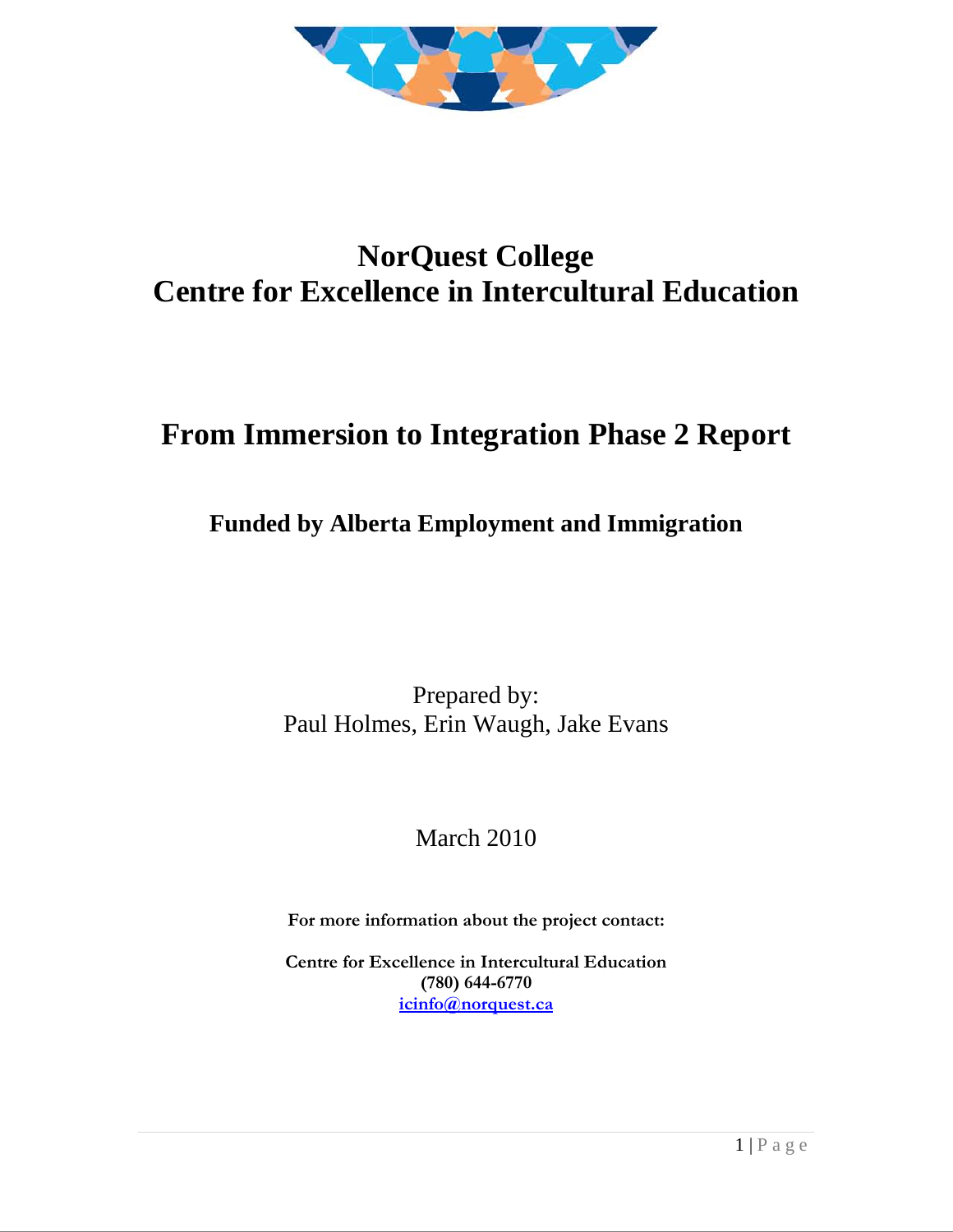

### **Purpose**

The Immersion to Integration: Beyond Access project (Phase 2) focused on the issue of organizational integration for internationally educated professionals (IEPs) in two organizations actively employing engineers with education and experience outside of Canada. Through applied research and training activities the Centre for Excellence in Intercultural Education applied an Organizational Integration Model to improve the integration process that IEPs experience and equip organizations to intentionally facilitate their integration. The goal for the project was to support IEPs to become more mobile and visible within the organization through increased pragmatic competence for IEPs and increased intercultural competence for organizational leadership and teams.

The definition of integration for the "From Immersion to Integration" project is the ability of an IEP to communicate proficiently in English and to be able to operate effectively at three levels.

He or she needs to be able to:

- 1. be aware of and operate congruently with mainstream cultural norms;
- 2. recognize and interpret alternative cultural norms within a multicultural workplace; and
- 3. manage and maintain integrity to his or her personal cultural norms of behavior.

The project was guided by two research questions:

- 1. What limits the mobility of IEPs in an organization?
- 2. What supports would contribute the most to an IEP's integration into an organization?

#### **Activities**

Project activities included:

- 1. Research and development of the Personal Management course to address pragmatic language skills and the language of leadership.
- 2. Delivery of personal management training for IEPs and delivery of intercultural training for organization leaders and teams. (approximately 750 participants in intercultural training and 45 participants in personal management training)
- 3. Evaluation of impact related to language, intercultural and interpersonal skills for leadership
- 4. Research on issues that limit the mobility of IEPs, perceived performance gaps for IEPs and performance expectations of organizational leaders and the effectiveness of supports (training, L1 to L2 coaching) provided through the project.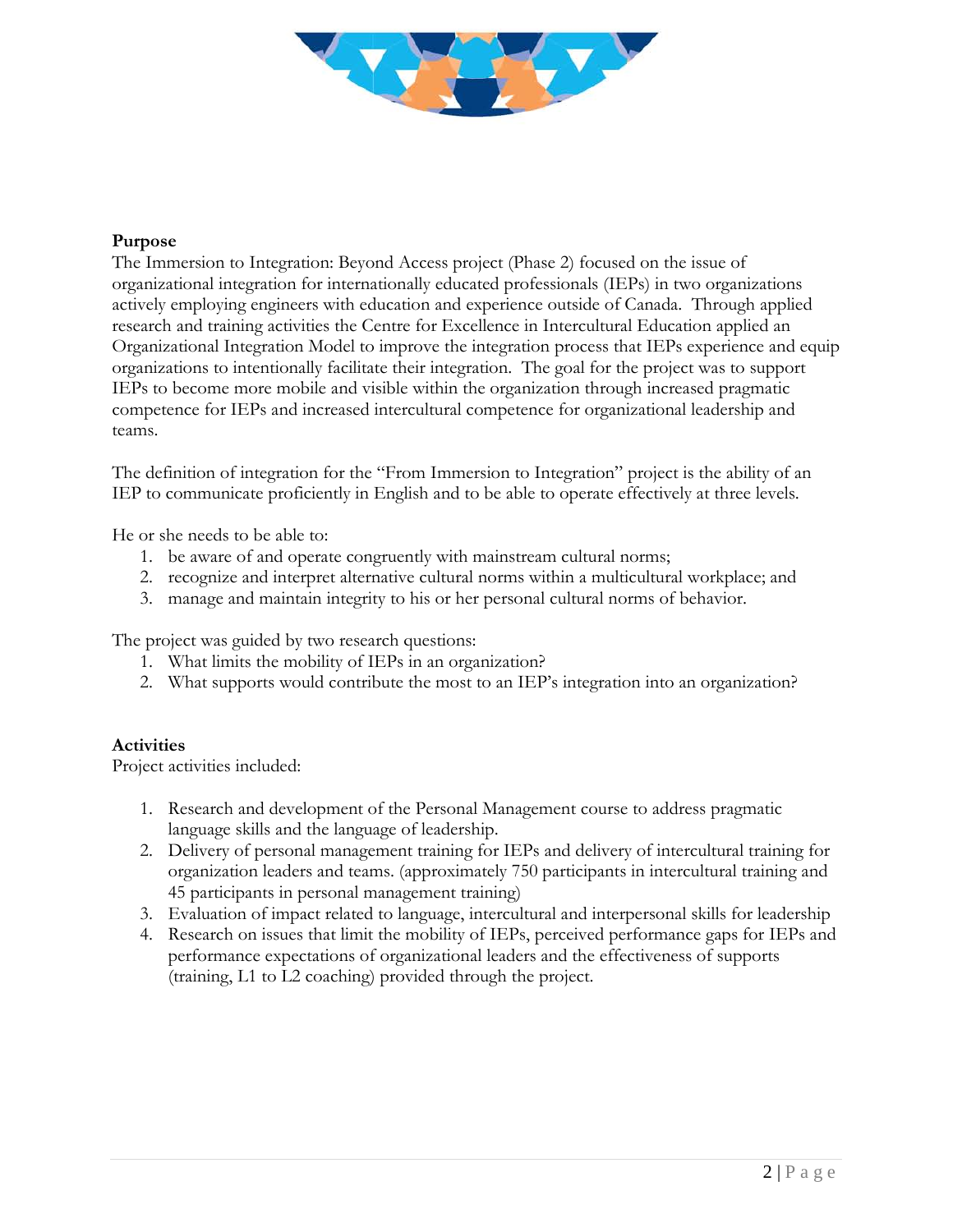

#### **Outcomes**

#### **75% of native and non-native speakers express satisfaction through evaluations**

Satisfaction for the company-wide intercultural training was demonstrated through a more than 75% satisfaction rate in the post-workshop surveys. Post-workshop interviews with HR managers and senior leadership teams at both CoSyn and Landmark confirmed overall satisfaction with the training.

Satisfaction increased between the first and second offering of the Personal Management course. We believe this reflected the improvement of the learning experience following changes made to the second offering to focus on pragmatics first and then the language of leadership. In the first offering, these topics were combined. Feedback from participants in the first offering and observations by the project team indicated greater attention was needed on pragmatic language before that knowledge could be applied to understanding the language of leadership.

#### **70% of IEP's have increased one Canadian Language Benchmark (CLB) level**

The Personal Management course was customized to meet the specific organizational need– pragmatic competency. The CLB framework was not directly referenced to assess language competence development. Instead, a Discourse Completion Task assessment tool was developed used to assess pragmatic competency. The Personal Management course outcomes were mapped to CLB levels.

| <b>Personal Management:</b>                       | <b>Canadian Language Benchmarks Strategies</b>    |  |
|---------------------------------------------------|---------------------------------------------------|--|
| Language of Leadership Learning                   | to Develop between Benchmarks 5-8 (Stage          |  |
| <b>Outcomes</b>                                   | Н                                                 |  |
| Seek ongoing learning in professionally           | Knowledge of sociolinguistic norms culturally     |  |
| acceptable ways                                   | determined behaviour and interactional and        |  |
|                                                   | interpersonal communication skills. (e.g., giving |  |
|                                                   | and receiving compliments or invitations)         |  |
| Apologize and save face when wrong. Saving        | Knowledge of situational "scripts" and            |  |
| other's face when right.                          | corresponding oral discourse formats for          |  |
|                                                   | particular academic, work or community events     |  |
|                                                   | (e.g., specific workplace situations)             |  |
| Use soft skills to challenge and contribute ideas | Collaborative team skills for academic and work   |  |
| in negotiation and brainstorming and to           | purposes (e.g., contributing to verbal problem    |  |
| demonstrate support for ideas                     | solving and decision making in group settings)    |  |
|                                                   |                                                   |  |

## **75% of IGE workshop participants will have developed in language, intercultural and interpersonal skills for leadership**

Exit surveys from both offerings of the Personal Management Course indicated positive results for language, intercultural and interpersonal skills gains for leadership. The following table is a representation of items on a post-course questionnaire administered to pilot participants in both the first and second pilots. The awareness of *knowledge* of Canadian workplace language use (item 3) is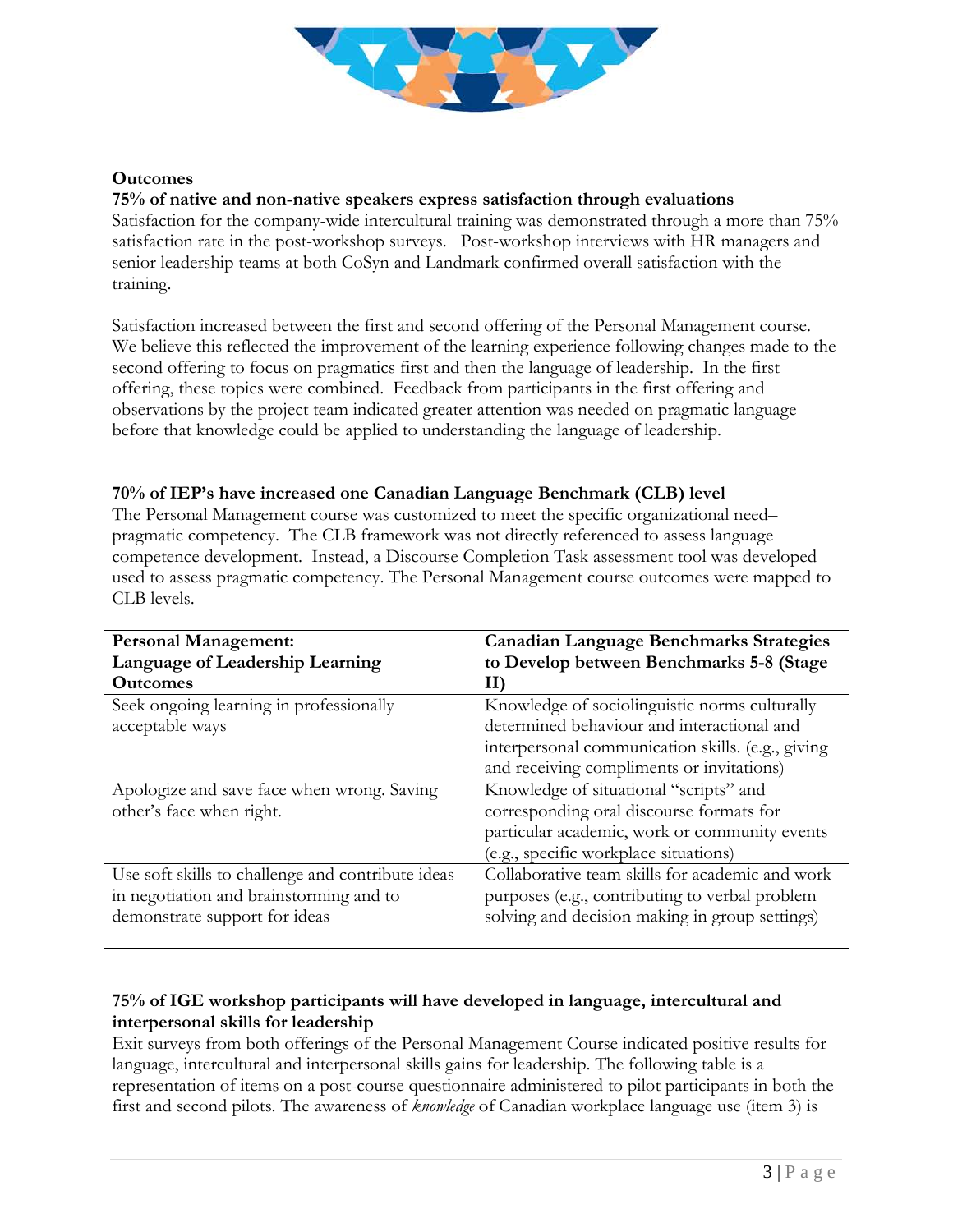

different from being able to transfer that knowledge to behaviour (item 4); a more challenging type of change. During the first pilot, instructors were attempting to cover both leadership competencies and pragmatic language use. This bulk of content did not allow for a more focused discussion of the complexity involved in knowledge to behaviour transfer. The drop in percentages in from the pilot group 1 to pilot group 2 in item 4 could be explained by the increased instructional emphasis on appropriate language use by IEPs at work and their subsequent recognition of the complexity of integrating these values and language use into their daily workplace tasks. The first pilot group may not have fully grasped the complexity of this type of knowledge to skill transfer.

|    | Question                                         | PM Offering 1 | PM Offering 2 |
|----|--------------------------------------------------|---------------|---------------|
|    |                                                  | (Strong       | (Strongly     |
|    |                                                  | agree/agree)  | agree/agree)  |
|    |                                                  | $n=14$        | $n = 11$      |
| 1. | Because of this workshop, I am more prepared to  |               |               |
|    | notice appropriate language in the workplace.    | 93%           | $100\%$       |
| 2. | I recognize there are differences in how people  |               |               |
|    | from different cultures approach teamwork.       | 93%           | $100\%$       |
| 3. | Because of this workshop, I feel I know enough   |               |               |
|    | about my own culture to be able to shift         | 79%           | $90\%$        |
|    | substantially to a mainstream Canadian way of    |               |               |
|    | thinking                                         |               |               |
| 4. | Because of this workshop, I feel I can change my |               |               |
|    | behaviour in a natural way to express a          | 86%           | 82%           |
|    | mainstream Canadian way of thinking              |               |               |
| 5. | I feel better equipped to use these leadership   |               |               |
|    | principles in my professional life               | 79%           | 91%           |

#### Pragmatics

60% of the participants showed significant improvement in the analysis of discourse completion tasks (DCT) which were administered by the instructors' to assess the level of socially-appropriate language use by pilot participants. A discourse completion task is a description of a workplace scenario to which learners are expected to respond (in writing) to the communication needs of the scenario. Examples of DCTs used in this project were:

- Interrupt their leader in his or her office (door open) to get feedback on a project proposal.
- Disagreeing with the project manager on the decided course of action of hiring new project employees.
- Giving feedback to a subordinate on a critical project error.

A further 75% were then able to explain how this would impact a cross-cultural relationship involving power (e.g., where a subordinate spoke inappropriately to his supervisor thereby damaging their relationship).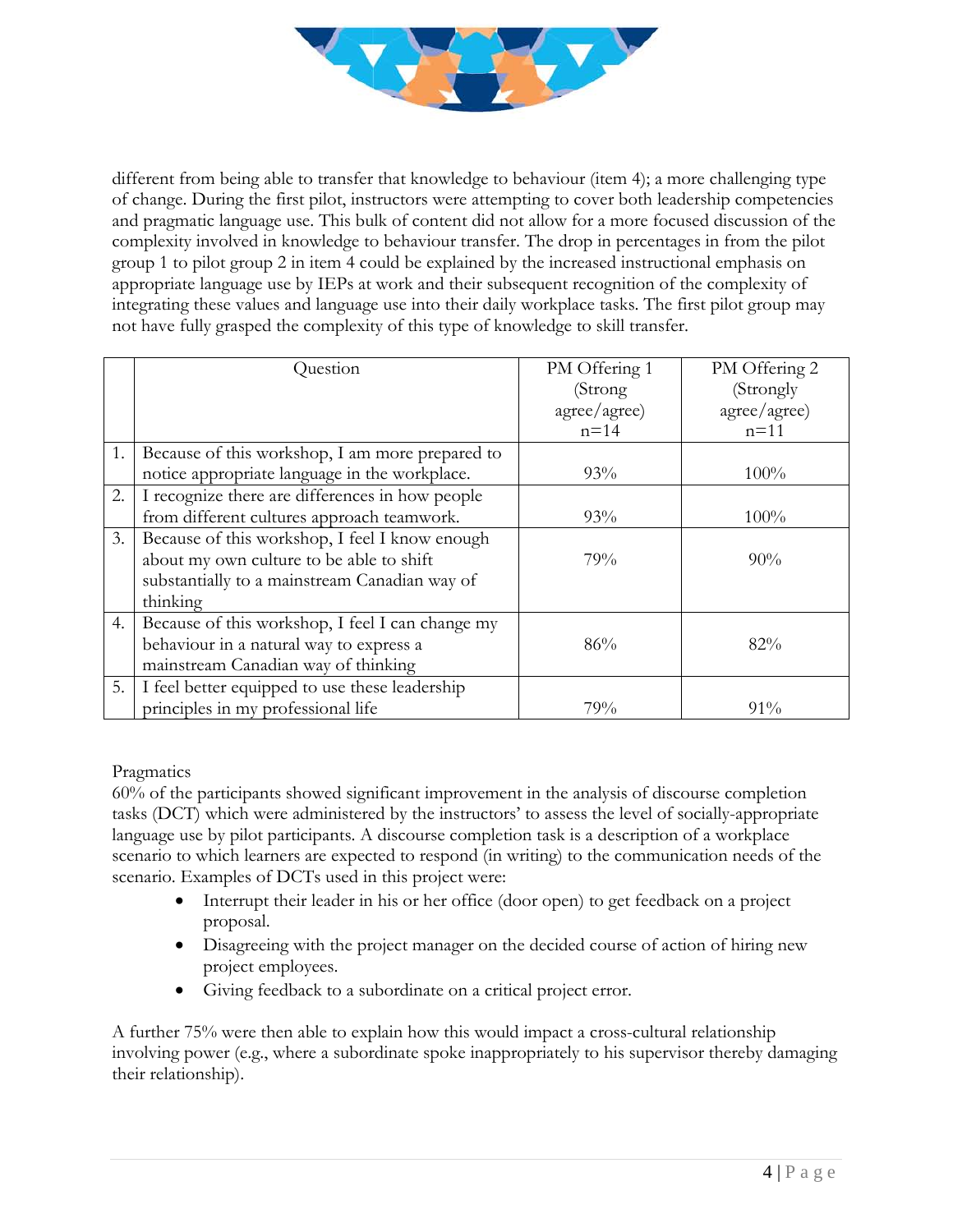

All participants improved on discourse completion tasks (DCTs) which highlight an authentic workplace scenario. 100% of those who completed the activity were able to use soft skills in their written message with insightful comments related to key learning goals in cultural competence building (e.g., individualist/collectivist cultural distinctions and differences in direct and indirect communication).

## **Lessons Learned**

Code and Frame Shifting

The project team found that for IEPs to learn the Canadian way to communicate and work effectively together, there is a need to develop both the ability to change language use and behavior (ie code shift) so the intended impact is achieved in the Canadian workplace context. For leadership development to occur, IEPs also need to learn why the changes in the behavior or language use works (ie frame shift). Both surface and deep learning are why change in behavior works through the Personal Management course.

#### Performance Gaps for IEPs

Seven core leadership skills were identified in the project as common competencies expected by organizational leaders that were identified as not being fulfilled by some IEPs in the organization.

- 1. Managing Knowledge (and Expertise) (e.g. seeking feedback, suggestions, etc.)
- 2. Managing Error (managing personal/peer/client error)
- 3. Managing Complexity (using language of ambiguity)
- 4. Managing Compliance (e.g. raising issue of concern with superior or client)
- 5. Managing Continuous Learning (and English Language Development) (e.g. self-directed language planning and learning)
- 6. Managing Diversity (interpersonal relations, showing respect in the workplace)
- 7. Personal Management (e.g. handling ambiguity, avoiding and handling high risk, etc.)

# Competencies Required for Leadership Eligibility

English language pragmatics is critical to integration into the Canadian workplace and the functions of relating to leaders and leading others. Although pragmatics is present in every language, it has significant socio-cultural variables that make it critical to function effectively in the professional Alberta workplace. These expectations for using context-effective pragmatics correlate with higher Canadian Language Benchmark (CLB) levels that are more difficult to master and which have fewer comprehensive curricula and materials to date. The less-hierarchical structure of most of the professional Canadian private and public workplaces requires the use of a communication style that is less dependent on hierarchical power and more fluent in contextual pragmatics. It also requires a level of initiative to match the unwritten expectation for employees to be more self-directed.